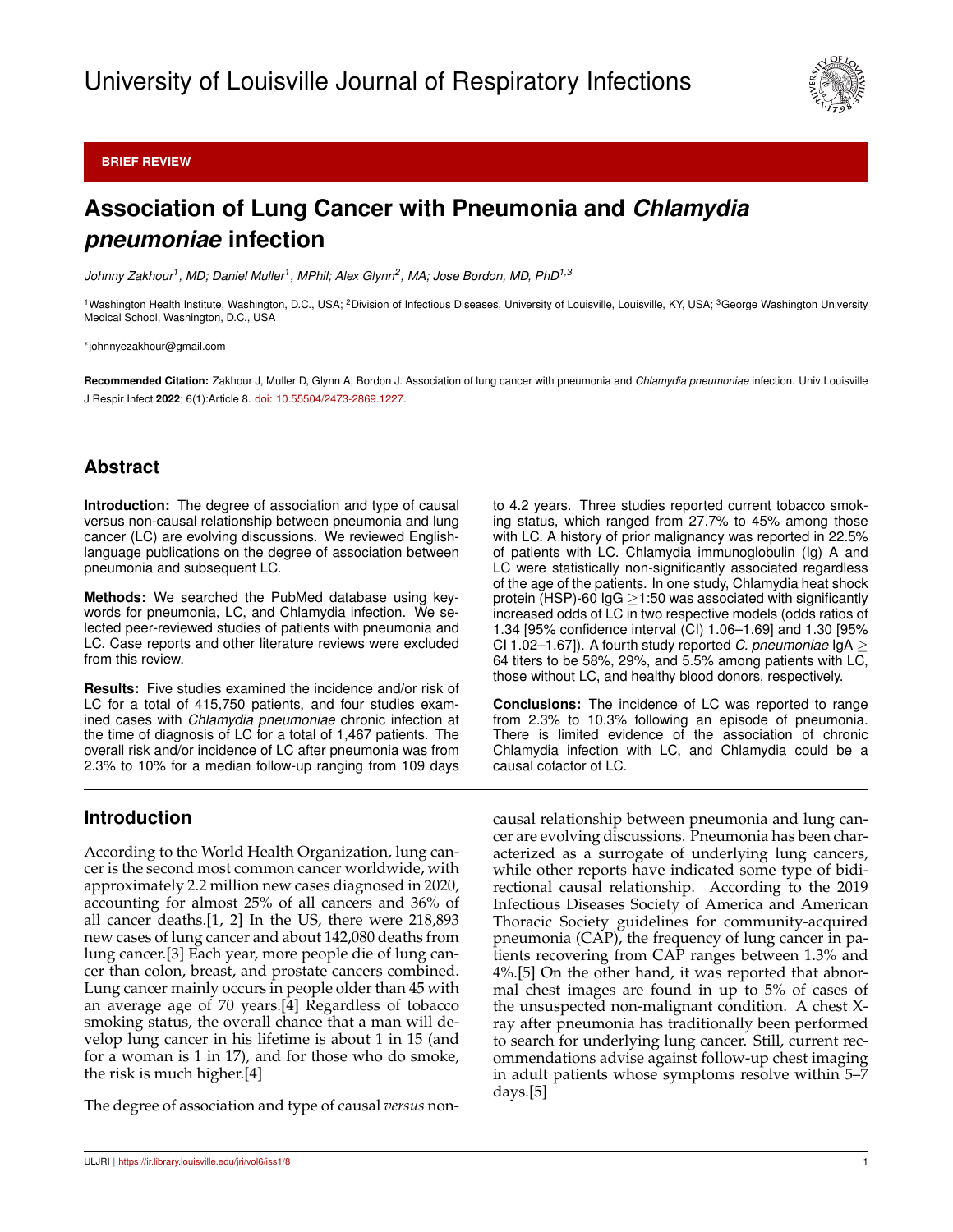

Brenner *et al.* reviewed the association between lung diseases and the risk of lung cancer.[6] This review included 22 studies, but many were not about pneumonia or were concerned with self-reported pneumonia.[6] Ang *et al.* found a significant positive association between history of pneumonia and lung cancer risk with a pooled summary estimate of 1.49 (95% [CI] 1.23–1.66).[7] We reviewed current literature in the English language to examine the degree of association between pneumonia and subsequent lung cancer, focusing on the incidence and risk of lung cancer after a diagnosis of pneumonia.

# **Methods**

#### *Database search strategy*

We conducted a search of the PubMed database using terms such as "pneumonia AND lung cancer," "community-acquired pneumonia AND lung cancer," and "Chlamydia AND lung cancer." Due to the unique relationship between Chlamydia infection and cancer, it was analyzed separately from overall pneumonia.

#### *Inclusion criteria*

Peer-reviewed prospective or retrospective studies of patients with pneumonia and lung cancer were included.

#### *Exclusion criteria*

Case reports and other literature reviews were excluded from this review.

# **Results**

A total of 13 studies were selected for this review. Four studies were excluded due to patients' self-reported respiratory infection, antibiotic treatment as a predictor of lung cancer, or pneumonia in childhood. Finally, we selected (i) five studies that examined the incidence and/or risk of lung cancer (**Table 1**) for a total of 415,750 patients [8-12] and (ii) four studies of cases with and without *Chlamydia pneumoniae* chronic infection at the time of the diagnosis of lung cancer, with a total of 1,467 patients (**Figures 1** and **2**).[8, 10-17]

#### *Incidence and risk for lung cancer*

The overall risk or incidence of lung cancer after pneumonia ranged from 2.3% to 10% for a median followup ranging from 109 days to 4.2 years. Except for the study of Mortensen *et al*., which included 98% males, males accounted for 53% to 77% of study participants. Three studies reported current tobacco smoking status, ranging from 28% to 45% among those with lung cancer, 10% to 23% greater frequency than those without cancer. In addition, a history of prior malignancy was reported in 23% of patients with lung cancer compared to 15% of those without lung cancer. Similarly, a history of tuberculosis was present in 12% of those with lung cancer and 9% of those without.

#### *Chlamydia pneumoniae chronic infection and lung cancer*

Among four studies of *C. pneumoniae*, three examined *Chlamydia* immunoglobulin (Ig) G and A titers, and one of these studies also examined Chlamydia heat shock protein-60 (CHSP-60) (**Figures 1** and **2a–b**). Laurila *et al.* and Chaturvedi *et al.* reported statistically insignificant associations of *Chlamydia* IgA with lung cancer for patients younger than 60 years, older than 70 years, and regardless of age (**Figures 1** and **2a**).[14, 15] Chaturvedi *et al.* reported that CHSP-60 IgG titers ≥1:50 were associated with significantly increased odds of lung cancer diagnosis in two respective models (odds ratios [OR] of 1.34 [95% CI 1.06–1.69] and 1.30 [95% CI 1.02–1.67]). The fourth study of Chlamydia examined a prospective cohort of patients with and without lung cancer compared with healthy blood donors.[16] All study participants were tobacco smokers or former smokers. The frequency of *C. pneumoniae* IgA ≥64 titers was 58%, 29%, and 5.5% among patients with lung cancer, those without lung cancer, and healthy blood donors. Among healthy blood donors, 20% of males and 9% of females had *C. pneumoniae* IgA titers ≥64.

## **Discussion**

This review includes eight retrospective studies and one prospective study from Scandinavia, Canada, and the US. These studies examined (i) the incidence and/or risk of lung cancer in adults after pneumonia and (ii) cases with positive tests for *C. pneumoniae*, including totals of 415,750 and 1,467 participants, respectively.

There are many potential confounders to take into consideration regarding the association between lung cancer and pneumonia. Male sex, aging, tobacco smoking, previous cancer, and history of tuberculosis are significantly more common among those with lung cancer after a diagnosis of pneumonia (**Table 1**). However, odds ratios remain statistically significant after adjustment for these confounders, indicating an independent association of pneumonia and lung cancer (**Figures 1** and **2**).

From a causality perspective, pneumonia could result from post-obstructive lung cancer or anatomic mucosal barrier compromises. Secondly, microbiome changes due to pneumonia could result in lung cancer or *vice versa*. Concerning the first possibility, a traditionally recommended practice was to repeat a chest X-ray (CXR) several weeks after the episode of pneumonia.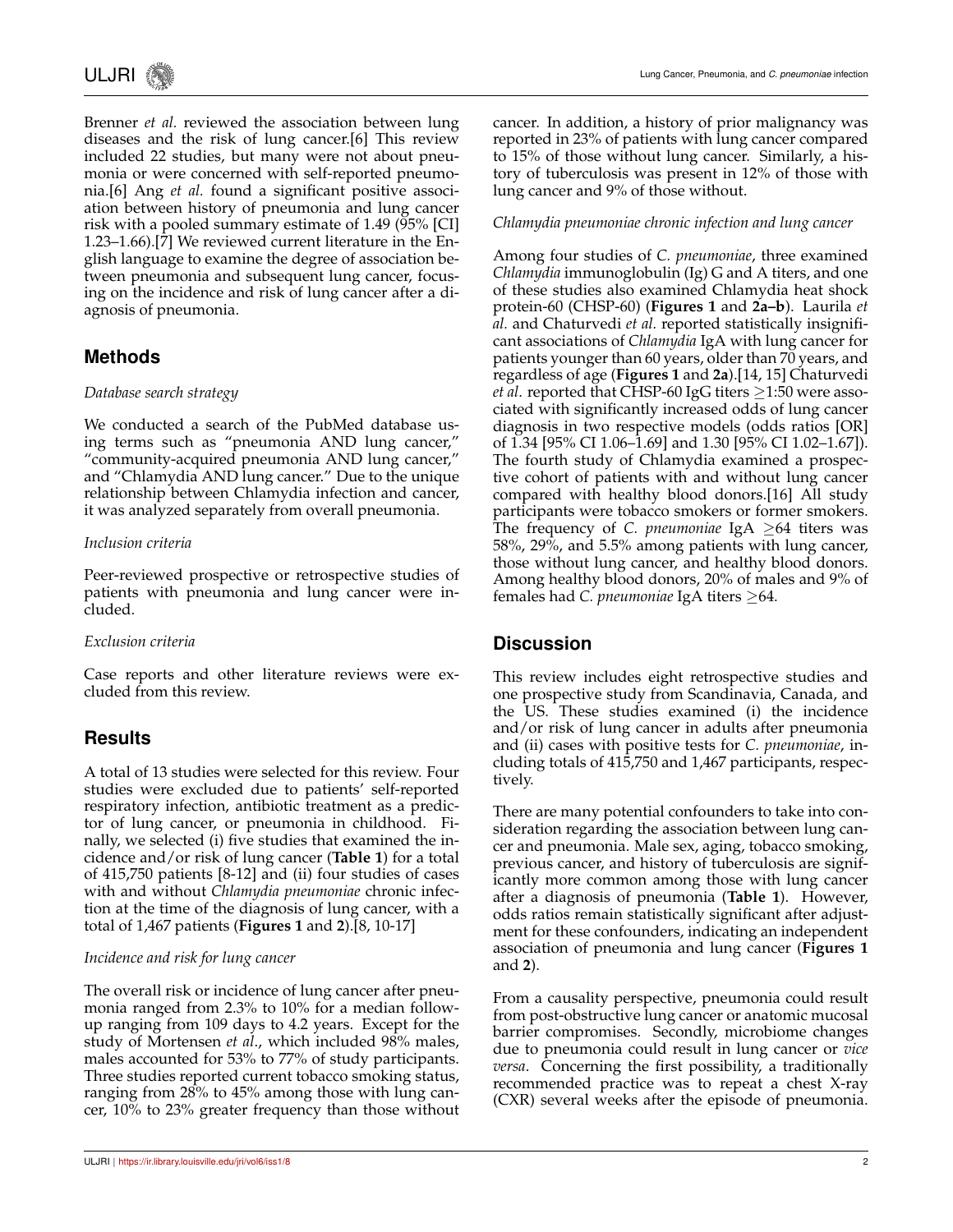|                                                                                                                                                                                                                                                                                             | Tang 2011, n (%) |           | Søyseth 2007, n (%)                  |           |                        | Søgaard 2015, n (%)        |                | Mortensen 2010, n (%) | Lin 2013, n (%) |                                |
|---------------------------------------------------------------------------------------------------------------------------------------------------------------------------------------------------------------------------------------------------------------------------------------------|------------------|-----------|--------------------------------------|-----------|------------------------|----------------------------|----------------|-----------------------|-----------------|--------------------------------|
|                                                                                                                                                                                                                                                                                             | Pneumonia        | Cancer    | Pneumonia                            | Cancer    | Pneumonia              | Cancer                     | Pneumonia      | Cancer                | Pneumonia       | Cancer                         |
| U                                                                                                                                                                                                                                                                                           | 3,319            | 79(2.3)   | 7,044                                | 177(2.5)  | 342,609                | 5,887 (2.52 <sup>a</sup> ) | 40,744         | 3,760 (9.2)           | 22,034          | 2,274 (10.3)                   |
|                                                                                                                                                                                                                                                                                             |                  |           |                                      |           |                        |                            |                |                       |                 |                                |
| Time to diagnosis <sup>b</sup>                                                                                                                                                                                                                                                              |                  | 109 days  |                                      |           |                        | 4.2 years                  |                | 297 days              |                 | $\leq$ 1y: 67.7%<br>>1y: 32.3% |
| Baseline characteristics                                                                                                                                                                                                                                                                    |                  |           |                                      |           |                        |                            |                |                       |                 |                                |
| Male                                                                                                                                                                                                                                                                                        | 1,762(53.1)      | 52 (65.8) | 3,905 (55.4)                         | 122(68.9) | $177,918$<br>$(51.9)$  | 15,754 (55.3)              | 39,983 (98.1)  | 3,711 (98.7)          | 14,623 (66.4)   | 1,757(77.3)                    |
| Age, mean $\pm$ SD                                                                                                                                                                                                                                                                          |                  |           |                                      |           |                        |                            | $77.1 \pm 6.8$ | $76.5 + 6.3$          |                 |                                |
| $Age \geq 50$                                                                                                                                                                                                                                                                               | 2,010 (60.6)     | 76 (96.2) |                                      |           |                        |                            |                |                       |                 |                                |
| Age $\geq$ 75                                                                                                                                                                                                                                                                               |                  |           | 2,678 (38.0)                         | 49 (27.7) | $104, 146$<br>$(30.4)$ | 10,641 (37.3)              |                |                       | 8,367 (38.0)    | 822 (36.1)                     |
| Current smoker                                                                                                                                                                                                                                                                              | 575 (17.3)       | 22 (27.8) | 2,324 (33.0)                         | 105(59.3) |                        |                            | 14,370 (35.3)  | 1,700(45.2)           |                 |                                |
| Former smoker                                                                                                                                                                                                                                                                               |                  |           | 896 (12.7)                           | 26 (14.7) |                        |                            |                |                       |                 |                                |
| Non-smoker                                                                                                                                                                                                                                                                                  |                  |           | 932 (13.2)                           | 22 (12.4) |                        |                            |                |                       |                 |                                |
| Comorbidities                                                                                                                                                                                                                                                                               |                  |           |                                      |           |                        |                            |                |                       |                 |                                |
| Heart failure                                                                                                                                                                                                                                                                               |                  |           |                                      |           |                        |                            | 10,620 (26.1)  | 842 (22.4)            |                 |                                |
| COPD                                                                                                                                                                                                                                                                                        | 607 (18.3)       | 24 (30.4) |                                      |           | 49,622 (14.5)          | 5,812 (20.4)               | 20,814 (51.1)  | 2,129 (56.6)          | 4,251 (19.3)    | 445 (19.6)                     |
| Diabetes mellitus                                                                                                                                                                                                                                                                           | 352 (10.6)       | 14(17.7)  |                                      |           |                        |                            | 17,535(43.0)   | 1,430(38.0)           | 5,606 (25.4)    | 463 (20.4)                     |
| Myocardial infarction                                                                                                                                                                                                                                                                       |                  |           |                                      |           |                        |                            | 2,891(7.1)     | 244 (6.5)             |                 |                                |
| Peptic ulcer disease                                                                                                                                                                                                                                                                        |                  |           |                                      |           |                        |                            | 1,362(3.3)     | 135(3.6)              |                 |                                |
| Peripheral vascular disease                                                                                                                                                                                                                                                                 |                  |           |                                      |           |                        |                            | 6,079 (14.9)   | 527 (14.0)            |                 |                                |
| Prior metastatic solid tumor                                                                                                                                                                                                                                                                |                  |           |                                      |           |                        |                            | 133(0.3)       | 33(0.9)               |                 |                                |
| Prior malignancy <sup>c</sup>                                                                                                                                                                                                                                                               |                  |           |                                      |           |                        |                            | 6,116 (15.0)   | 846 (22.5)            |                 |                                |
| Renal disease                                                                                                                                                                                                                                                                               |                  |           |                                      |           |                        |                            | 5,148 (12.6)   | 382 (10.2)            |                 |                                |
| Rheumatologic disease                                                                                                                                                                                                                                                                       |                  |           |                                      |           |                        |                            | 1,103(2.7)     | 124(3.3)              |                 |                                |
| Stroke                                                                                                                                                                                                                                                                                      |                  |           |                                      |           |                        |                            | 7,572 (18.6)   | 561 (14.9)            |                 |                                |
| Tuberculosis                                                                                                                                                                                                                                                                                |                  |           |                                      |           |                        |                            |                |                       | 1,899 (8.6)     | 274 (12.0)                     |
| All studies were retrospective in design. Abbreviations: COPD, chronic obstructive pulmonary disease; SD, standard deviation.<br>a Standardized cancer incidence ratio for lung cancer. Other value<br><sup>b</sup> Median except where otherwise specified;<br><sup>c</sup> Non-pulmonary. |                  |           | is in the column reflect any cancer; |           |                        |                            |                |                       |                 |                                |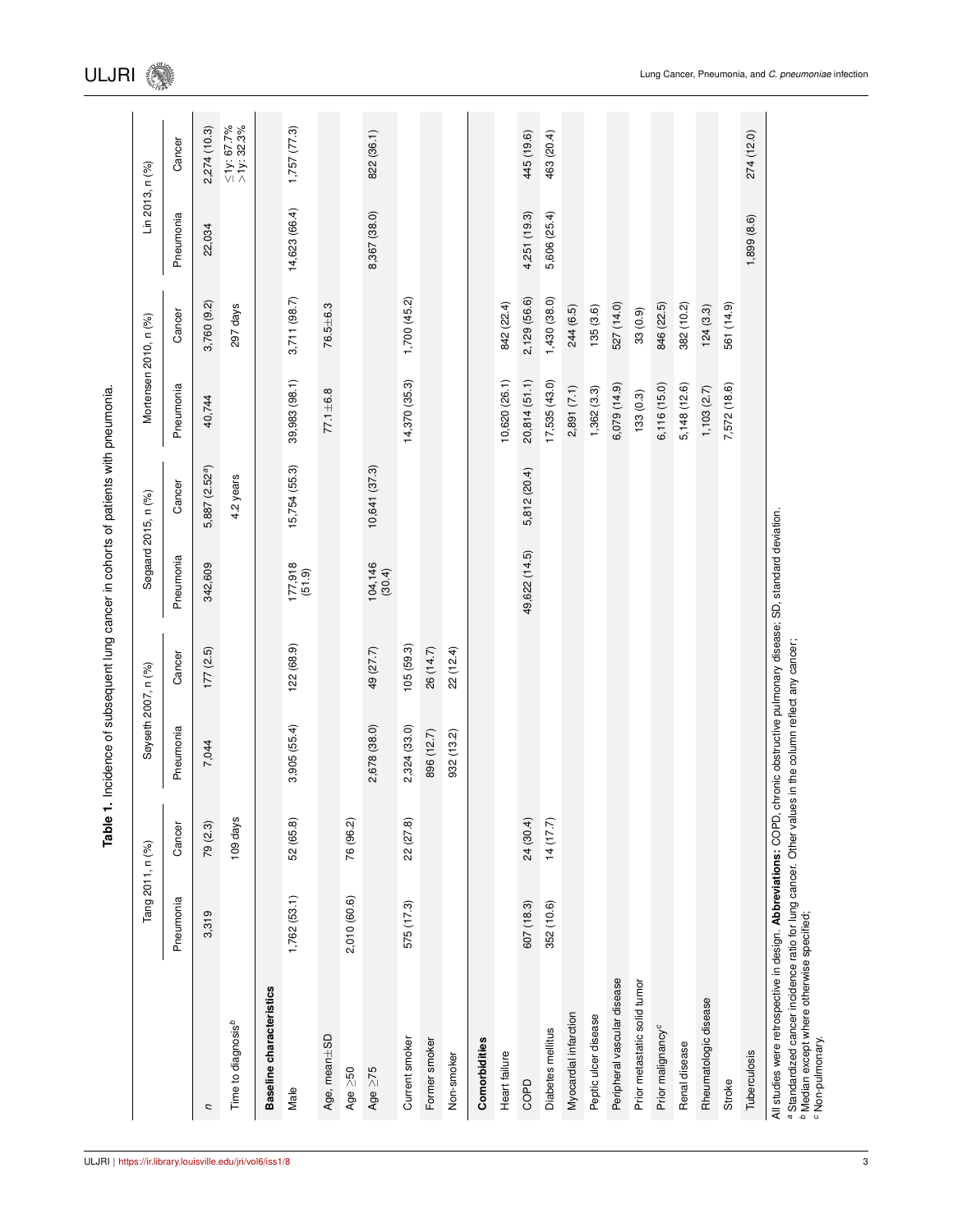| <b>First author</b>                 | <b>Titer</b>  | <b>Measure</b>  |     |   | OR [95% CI]        |
|-------------------------------------|---------------|-----------------|-----|---|--------------------|
| Littman [12]                        | <b>MIF</b>    | lgA > 16        |     |   | 1.20 [0.90-1.60]   |
| Chaturvedi [13]*                    | MIF           | $lgG \geq 1:16$ |     |   | $0.88$ [0.69-1.11] |
| Chaturvedi [13] <sup>+</sup>        | <b>MIF</b>    | $lgG \geq 1:16$ |     |   | $0.88$ [0.69-1.13] |
| Chaturvedi [13]*                    | MIF           | lgA ≥ 1:16      |     |   | $0.98$ [0.76-1.26] |
| Chaturvedi [13] <sup>+</sup>        | MIF           | $lgA \geq 1:16$ |     |   | $0.98$ [0.75-1.27] |
| Chaturvedi [13]*                    | <b>HSP-60</b> | $lgG \geq 1:50$ |     |   | 1.34 [1.06-1.69]   |
| Chaturvedi [13] <sup>+</sup> HSP-60 |               | $lgG \geq 1:50$ |     |   | 1.30 [1.02-1.67]   |
| Laurila [14]                        | MIF           | $lgA \geq 16$   |     |   | 1.60 [1.00-2.30]   |
|                                     |               |                 |     |   |                    |
|                                     |               |                 | 0.5 | 2 | 4                  |

**Figure 1.** Association between serological evidence of *C. pneumoniae* and risk of lung cancer in three studies. Odds ratios and 95% confidence intervals displayed on a logarithmic scale.

Chaturvedi\*: Case-control pairs matched by age, sex, year of randomization, follow-up time in study, smoking status, pack-years of smoking, and time since quitting smoking; adjusted for matching variables.

Chaturvedi†: Case-control pairs matched by age, sex, year of randomization, follow-up time in study, smoking status, pack-years of smoking, time since quitting smoking; adjusted for matching factors and for race, level of education, BMI at enrolment, regular use of aspirin/ibuprofen, family history of lung cancer, history of heart disease, and history of emphysema/bronchitis.

Laurila: Case control pairs matched by age, supplementation group, study center, and timing of serum sampling; adjusted for self-reported years of smoking and daily cigarette consumption.

Littman: Case-control pairs matched on year of randomization, age at randomization, sex, exposure cohort (sex, smoking, exposure to asbestos), pilot or efficacy study, smoking status at baseline; adjusted for years smoked, cigarettes smoked per day, education, and BMI.

**Abbreviations:** OR, odds ratio; CI, confidence interval; MIF, micro-immunofluorescence; Ig, immunoglobulin; HSP-60, heat shock protein 60.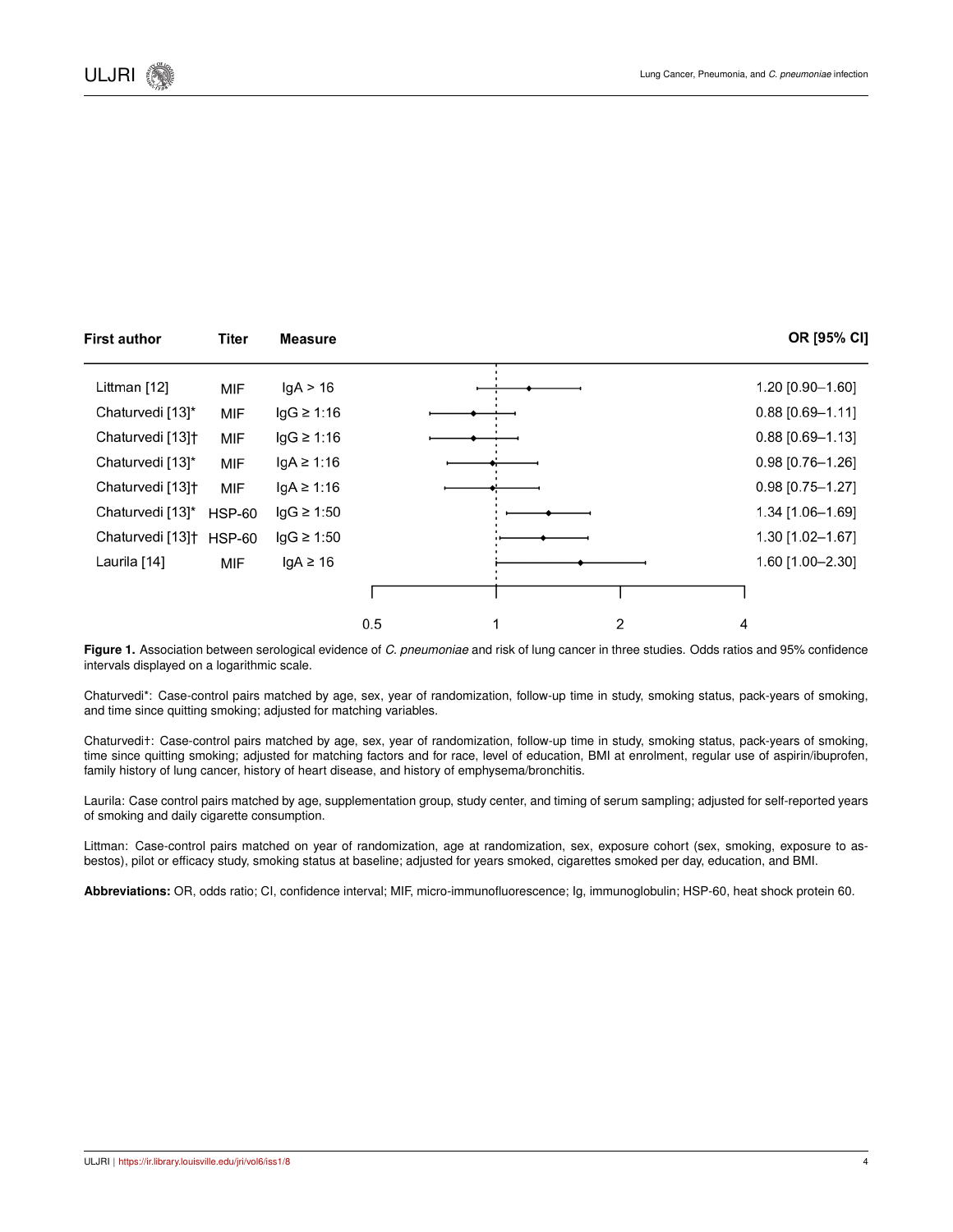#### **a)** Stratified by age.

**b)** Stratified by histological type.

OR [95% CI] **First author** Age **Measure** Littman [12]  $lgA > 16$ 1.30 [0.70-2.20]  $<60$ Littman [12]  $60 - 69$  $IqA > 16$ 1.20 [0.80-1.80] Littman [12] 1.30 [0.70-2.30]  $\geq 70$  $lgA > 16$ Laurila [14] 2.90 [1.50-5.40]  $<60$  $lgA \geq 16$ Laurila [14]  $lgA \geq 16$  $0.90$  [0.50-1.60]  $\geq 60$ ٦ J.  $\mathbf{1}$ 2.24 5 0.45

| <b>First author</b> | Cancer         | <b>Measure</b> |          |   | OR [95% CI]        |
|---------------------|----------------|----------------|----------|---|--------------------|
| Littman [12]        | Large cell     | lgA > 16       |          |   | $0.70$ [0.40-1.30] |
| Littman [12]        | Small cell     | lgA > 16       |          |   | 1.40 [0.90-2.20]   |
| Littman [12]        | Squamous       | lgA > 16       |          |   | 1.70 [1.10-2.80]   |
| Littman [12]        | Adenocarcinoma | lgA > 16       |          |   | 1.30 [0.90-1.90]   |
| Littman [12]        | Other          | lgA > 16       |          |   | 1.00 [0.60-1.50]   |
| Laurila [14]        | Small/squamous | $lgA \geq 16$  |          |   | 1.70 [1.00-2.80]   |
| Laurila [14]        | Other          | $lgA \geq 16$  |          |   | 1.30 [0.70-2.70]   |
|                     |                |                |          |   |                    |
|                     |                |                | 0.5<br>1 | 2 | 4                  |

**Figure 2.** Association between serological evidence of *C. pneumoniae* and risk of lung cancer in two studies, stratified by (**a**) age and (**b**) histological type. Odds ratios and 95% confidence intervals displayed on a logarithmic scale.

Laurila: Case control pairs matched by age, supplementation group, study center, and timing of serum sampling; adjusted for self-reported years of smoking and daily cigarette consumption.

Littman: Case-control pairs matched on year of randomization, age at randomization, sex, exposure cohort (sex, smoking, exposure to asbestos), pilot or efficacy study, smoking status at baseline; adjusted for years smoked, cigarettes smoked per day, education, and BMI.

**Abbreviations:** OR, odds ratio; CI, confidence interval; Ig, immunoglobulin.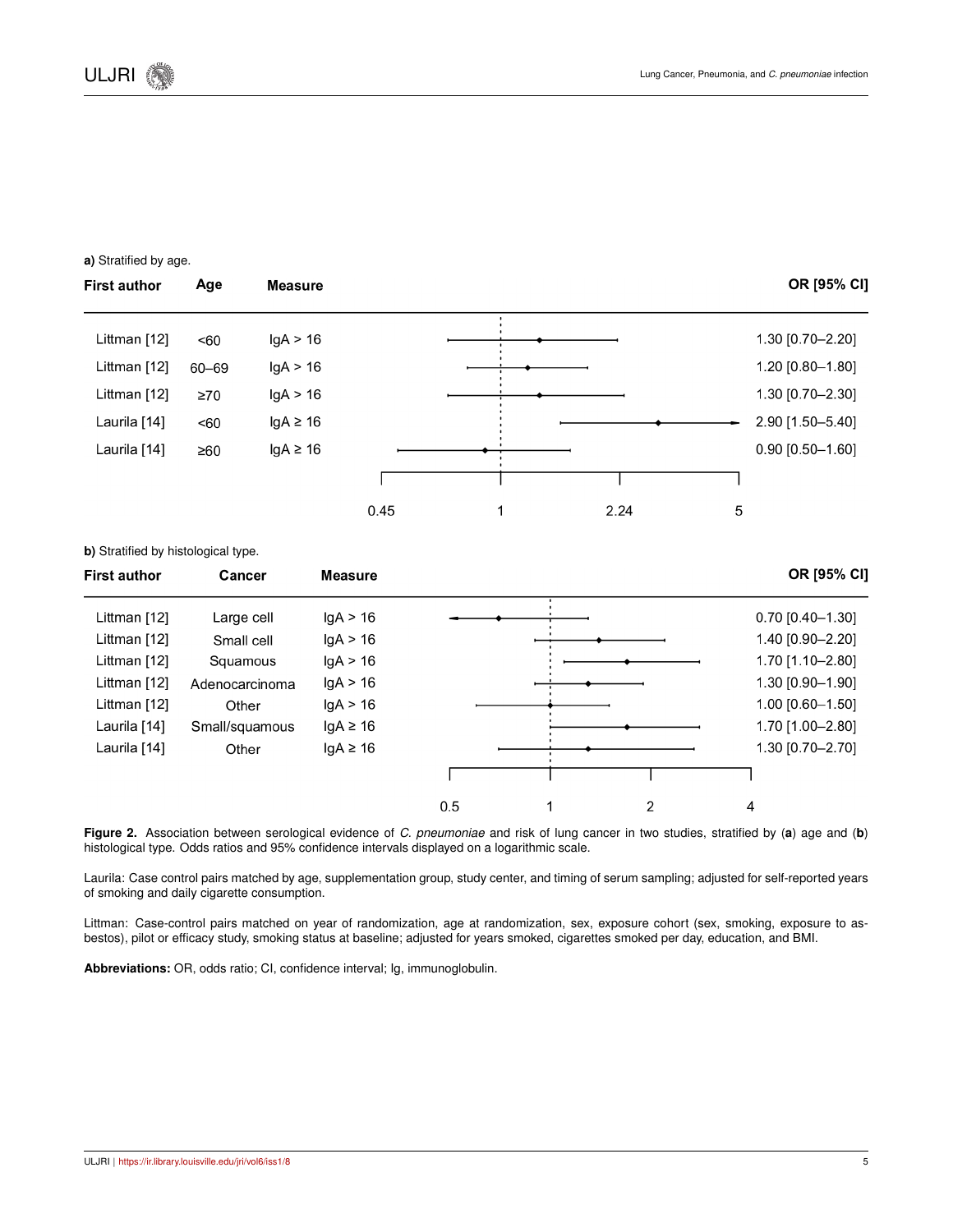Current guidelines do not support this practice.[5] Tang *et al.* reported that the incidence of lung cancer after pneumonia is about 1% within 90 days and 2% over five years, suggesting that a CXR is not warranted after pneumonia.[8] The second possibility is that the interaction of the microbiome with lung cancer is bidirectional. Changes in the lung microbiome could lead to local lung changes, generating carcinogenic factors contributing to cancer development and *vice versa*. Granulicatella is one of the predominant bacteria in the sputum and bronchoalveolar lavage of patients with lung cancer.[18, 19] It has been proposed that the anaerobic environment secondary to lung cancer and the increasing volume of pyridoxal and polyamin compounds contribute to the selective growth of Granulicatella.[20] Furthermore, changes in airway microbiota have been associated with upregulation of the P13K pathway in patients with lung cancer.[21, 22] Similarly, chronic exposure to cytolethal distending toxins (CDT) produced by many bacteria, including *Salmonella typhi* [23], has been linked to impairment of the DNA damage response pathway and upregulation of mitogenactivated protein kinase pathway, favoring tumor survival and growth.[24] CDT-producing bacteria were more likely to be found near tumors rather than healthy colonic cells in human colorectal cancer patients.[25]

#### *C. pneumoniae IgA*  $\geq$  1:16 and lung cancer

There was a lack of association between *C. pneumoniae* IgA titers ≥1:16 and lung cancer for persons aged  $<$ 60,  $>$ 70, and regardless of age.[13] When stratified by type of lung cancer, *C. pneumoniae* IgA titers ≥ 1:16 were significantly associated with squamous lung cancer only.[13] This particular association of *C. pneumoniae* to squamous lung cancer could be because it was the most common type of cancer in this study.

## *CHSP-60 IgG and lung cancer*

CHSP-60 is expressed by *C. pneumoniae* during its life cycle, including the chronic infection, triggering

#### **Received:** October 4, 2021

**Accepted:** April 12, 2022

**Published:** April 19, 2022

**Copyright:** © 2022 The author(s). This original article is brought to you for free and open access by ThinkIR: The University of Louisville's Institutional Repository. For more information, please contact thinkir@louisville.edu. This article is chronic inflammation.[26] Antibodies to CHSP-60 reflecting chronic infection and inflammation have been reported to be associated with tissue damage [26], and they could be a reliable marker of the mechanism of Chlamydia in the development of lung cancer. Chaturvedi *et al.* reported a statistically significant association between CHSP-60 IgG titers  $\geq$ 1:50 and lung cancer.[14] Interestingly, this association was present from 2 to 5 years before lung cancer diagnosis, suggesting the potential causality of chronic Chlamydia infection. *Helicobacter pylori*, human papillomavirus, and Epstein–Barr virus, among other pathogens, are recognized etiologies of cancers in the setting of chronic infection. Although we observed some degree of association between chronic Chlamydia infection and lung cancer, current findings are not clear enough to draw strong conclusions, and likely, Chlamydia is merely a causal cofactor of lung cancer. This interpretation is bolstered by the fact that not all lung cancers are associated with Chlamydia infection, and not all Chlamydia infections result in cancer.

Our review has strengths and weaknesses. To our knowledge, our review is the first to evaluate studies in the English-language literature on the relation of pneumonia, chronic *Chlamydia* infection, and lung cancer. Furthermore, this review involved a critical analysis of the role of the microbiome in lung carcinogenesis. Concerning weaknesses, our review included a small number of studies, most of which were retrospective in design, in large part due to the limited number of studies in the field.

In conclusion, the incidence of lung cancer was reported to range from 2.3% to 10.3% following an episode of pneumonia. There is limited evidence of the association of chronic Chlamydia infection with lung cancer, and Chlamydia could be a causal cofactor of lung cancer. Metagenomic studies are needed to examine the changes in the lung microbiome triggering upregulation of the P13K signaling pathway.

distributed under the terms of the Creative Commons Attribution 4.0 International License (CC BY 4.0), which permits unrestricted use, distribution, and reproduction in any medium, provided the original author and source are credited.

**Funding Source:** The author(s) received no specific funding for this work.

**Conflict of Interest:** All authors declared no conflict of interest in relation to the main objective of this work.